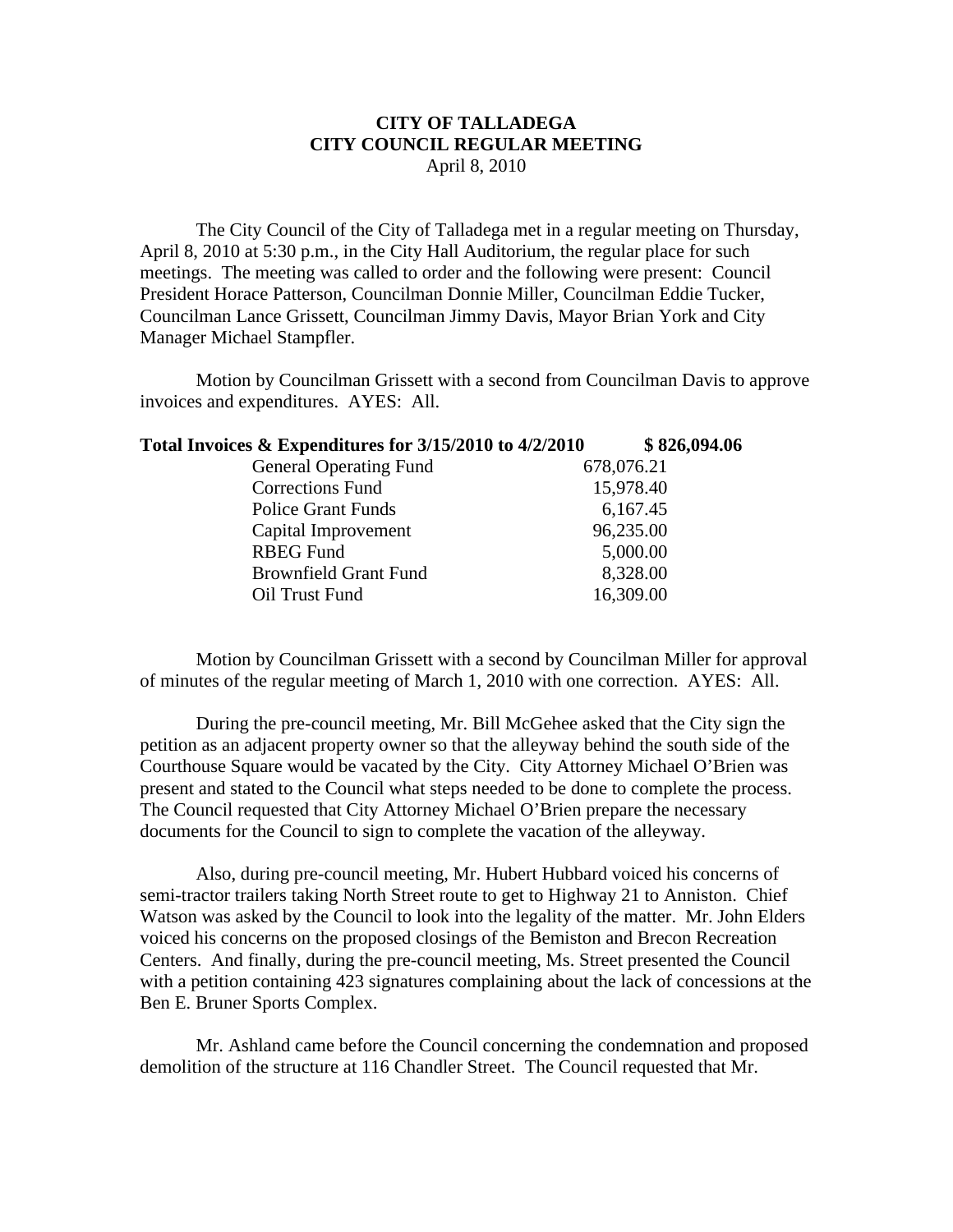Ashland get with Mr. Chris Stone, Director of the Community Development Dept., to discuss the condemnation procedures.

Councilman Miller introduced School Superintendent Doug Campbell and discussed the success of the performance by the school system's  $175<sup>th</sup>$  Drama Guild that put on additional performances of the original play by Ms. Barbara Lawler called "Sundown in T'town". Mr. Campbell indicated how proud he was of the accomplishments of the City's students. Mr. Anglin, Talladega House School Principal, Ms. Sims and Ms. McGhee, Board of Education, were also present.

Ms. Martha Jordan came before the Council to ask that they reconsider the appropriation of funds to the Boys & Girls Club that had been cut this fiscal year. Ms. Jordan reiterated the good work done by the Boys & Girls Club in this area and how financial difficult it was for the Club to keep its doors open. Council President Patterson indicated that when the Council discuss the budget in the next month or so, that the appropriation to the Boys & Girls Club will be looked at again.

The Talladega College championship Men's and Women's Basketball teams were present and honored by the Council. Dr. Hawkins stated that the teams had been recognized in the State Legislature and by the City government and asked for help in getting their accomplishments recognized by the government and a trip to Washington D.C. Council President Patterson requested that the Council sign an official letter to President Obama asking that the Talladega College Championship Basketball teams be honored at the White House like other national champions.

Motion by Councilman Tucker with a second by Council Grissett that this letter be prepared and mailed by the City Clerk. Roll Call. AYES: All.

Dr. Hawkins thanked the City Council for their commitment to putting up permanent signage about the Championship along the byways.

**Resolution #2041** to honor the Talladega College Women's and Men's Basketball teams for winning the United States Collegiate Athletic Association (USCAA) Championship.

Motion by Councilman Grissett with a second by Councilman Tucker to approve Resolution #2041. Roll Call. AYES: All.

Councilman Tucker stated that there was no progress made on the property at 113 Jemison. Director Chris Stone indicated that the property owner had purchased a roofing permit and that the work had to start within 60 days.

**Resolution #2042** authorizing placement of a lien against the property at 127 Lane Street for the cost of demolition of condemned structure.

**Resolution #2043** authorizing placement of a lien against the property at 202 Savory Street for the cost of demolition of condemned structure.

**Resolution #2044** authorizing the surplus of City property for re-sale.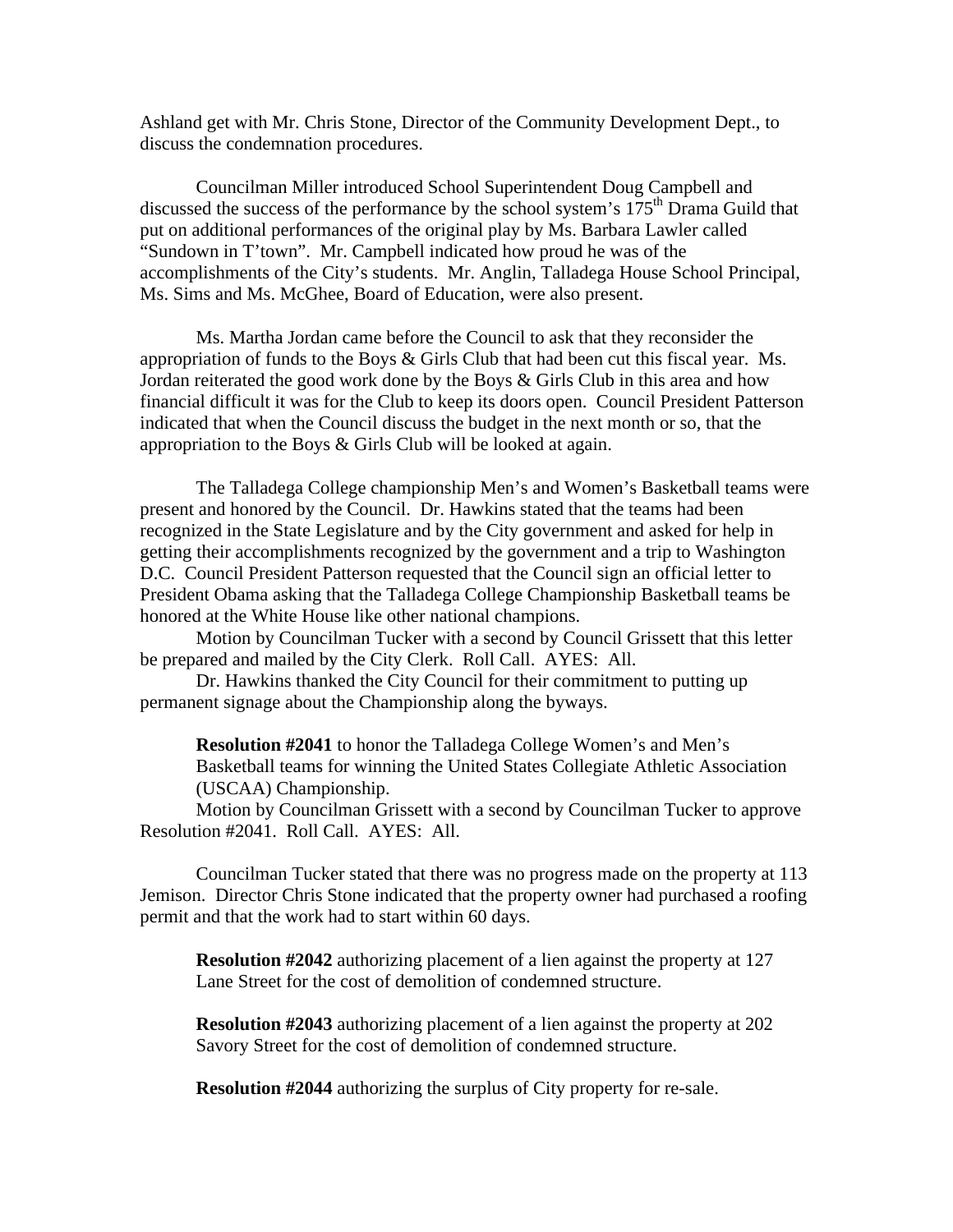Motion by Councilman Miller with a second from Councilman Davis to approve Resolutions #2042-2044. Roll Call. AYES: All.

**Ordinance #1672** approving the installation of a three-way stop at the intersection of Ponderosa Drive and Robin Circle.

Motion by Councilman Grissett with a second from Councilman Miller for immediate consideration of Ordinance #1672. Roll Call. AYES: All.

Motion by Councilman Grissett with a second from Councilman Miller for reading of the heading only of Ordinance #1672. Roll Call. AYES: All.

AN ORDINANCE TO PROVIDE FOR THE CONTROL OF TRAFFIC ENTERING THE INTERSECTION OF PONDEROSA DRIVE AND ROBIN CIRCLE; TO PROVIDE FOR AND REQUIRE THAT ALL TRAFFIC, VEHICULAR OR OTHERWISE COME TO A FULL AND COMPLETE STOP BEFORE ENTERING THE INTERSECTION OF PONDEROSA DRIVE AND ROBIN CIRCLE FOR WHICH SAID INTERSECTION SHALL BE CLASSIFIED A THREE-WAY STOP; AND TO PROVIDE PUNISHMENT FOR THE VIOLATION THEREOF.

Motion by Councilman Miller with a second from Councilman Grissett for adoption of Ordinance #1672. Roll Call. AYES: All.

Motion by Councilman Grissett with a second by Councilman Davis to approve invoices and expenditures for the Water Department. AYES: Council President Patterson, Councilman Davis, Councilman Grissett and Councilman Miller; NAY: Councilman Tucker

| Water Department Expenditures for 3/18/10 to 4/7/2010 |            | \$491,619.74 |
|-------------------------------------------------------|------------|--------------|
| General Fund                                          | 352,182.88 |              |
| Coleman Circle Project                                | 139,436.86 |              |

Ms. Fuller, Interim Director of the Water Department handed out to the Council a listing of improvements and projects conducted in the last few months. Councilman Tucker stated that a tour of the improvements should be done by the Council members. Councilman Grissett asked about the condition of the pump at Stone Hill subdivision. Purchasing Director Terry Hanner stated that the pump had been down for at least a year.

Motion by Councilman Tucker with a second from Councilman Grissett to appoint Tom Lutchendorf to the Municipal Airport Board. AYES: All.

Council President Patterson indicated he was getting complaints on the condition of the street at Coleman Circle and requested that the City Manager give a report at the next Council meeting.